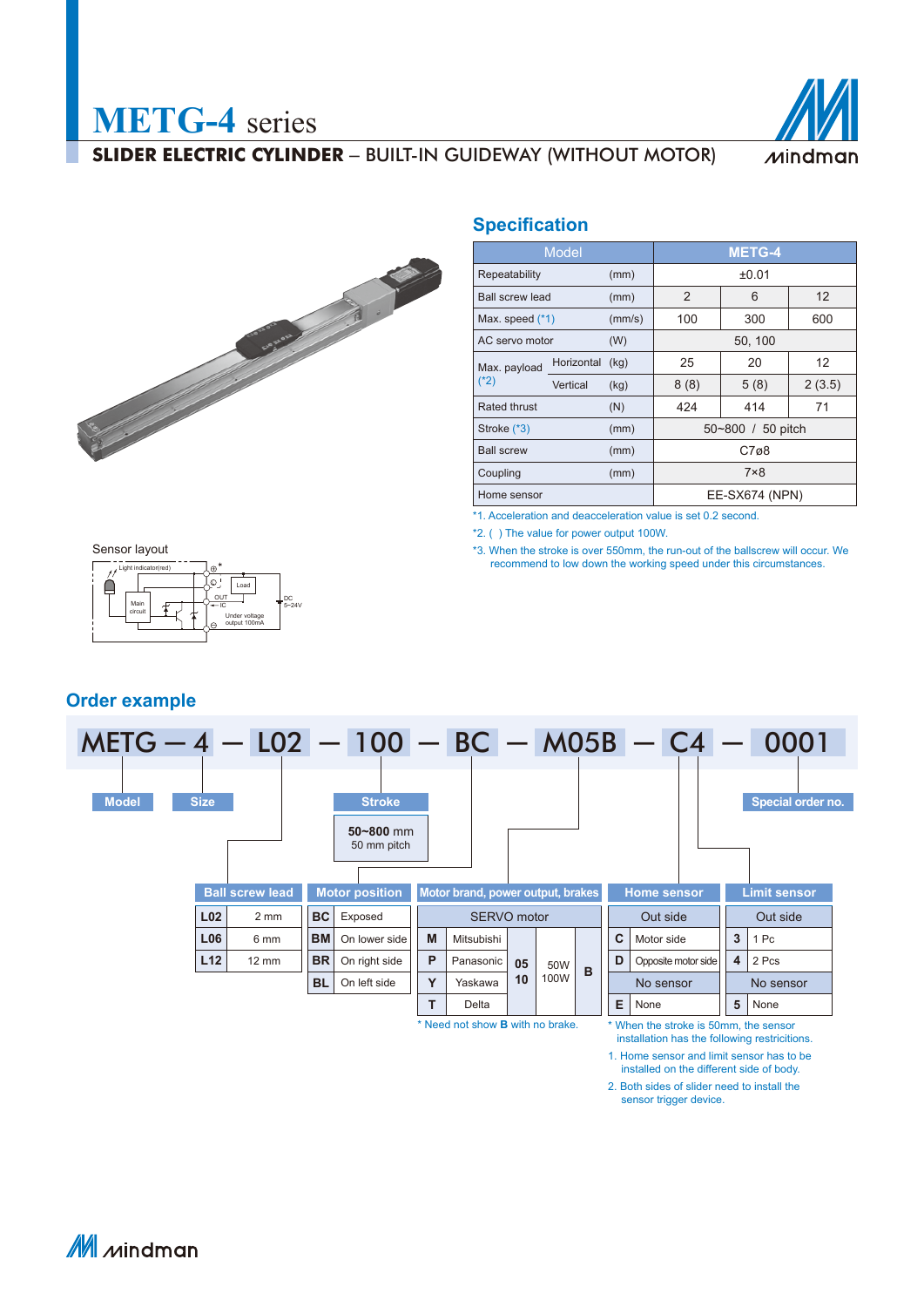

## **Allowable overhang Static loading moment Static loading moment**



|                        | Horizontal<br>installation | $\overline{A}$ | B  | C  |  |  |  |  |  |  |
|------------------------|----------------------------|----------------|----|----|--|--|--|--|--|--|
| Lead<br>$\overline{2}$ | 12kg                       | 1000           | 55 | 80 |  |  |  |  |  |  |
|                        | 18kg                       | 750            | 35 | 50 |  |  |  |  |  |  |
|                        | 25kg                       | 500            | 23 | 32 |  |  |  |  |  |  |
|                        | 10kg                       | 550            | 53 | 70 |  |  |  |  |  |  |
| Lead co                | 15kg                       | 350            | 32 | 45 |  |  |  |  |  |  |
|                        | 20kg                       | 250            | 22 | 31 |  |  |  |  |  |  |
|                        | 8kg                        | 305            | 59 | 75 |  |  |  |  |  |  |
| Lead                   | 10kg                       | 240            | 45 | 57 |  |  |  |  |  |  |
| 12                     | 12kg                       | 195            | 37 | 47 |  |  |  |  |  |  |

| R<br>А<br>۰c |
|--------------|
| Unit: mm     |

|                        | Wall<br>installation | A  | B  | C    |  |
|------------------------|----------------------|----|----|------|--|
|                        | 12kg                 | 80 | 55 | 1000 |  |
| Lead<br>$\overline{2}$ | 18kg                 | 50 | 35 | 750  |  |
|                        | 25kg                 | 32 | 23 | 500  |  |
|                        | 10kg                 | 72 | 52 | 550  |  |
| Lead                   | 15kg                 | 45 | 32 | 345  |  |
| 6                      | 20kg                 | 31 | 22 | 250  |  |
|                        | 8kg                  | 75 | 59 | 300  |  |
| Lead                   | 10kg                 | 45 | 32 | 240  |  |
| 12                     | 12kg                 | 31 | 22 | 250  |  |

| А | č |          |
|---|---|----------|
|   |   | Unit: mm |

|                        | Vertical<br>installation | A            | C            |  |  |
|------------------------|--------------------------|--------------|--------------|--|--|
| Lead<br>$\overline{2}$ | 4kg                      | 200<br>(195) | 200<br>(195) |  |  |
|                        | 8kg                      | 100          | 100          |  |  |
| Lead                   | 3kg                      | 200<br>(150) | 200<br>(150) |  |  |
| 6                      | 5kg                      | 120<br>(75)  | 120<br>(75)  |  |  |
| Lead                   | 1.5 <sub>kq</sub>        | 350<br>(260) | 350<br>(260) |  |  |
| 12                     | 2kg                      | 260<br>(150) | 260<br>(150) |  |  |



|           | Unit: N.m. |
|-----------|------------|
| MY        | 79         |
| <b>MP</b> | 79         |
| <b>MR</b> | 116        |

● The torque value in the chart indicate the center of gravity.

• Operation life is 10000km when the product is using under the specified conditions.

● Data information is not for ceiling-mount inverse use.

Contact us for the details if you want to apply ceiling-mount inverse usage.

● ( ) The value for power output 100W.

## **Standard servo motors**

| <b>Brand</b> | <b>Mark</b> | <b>Brake</b>               | Watt | AC-Voltage | Motor model          | Compatible driver model |  |
|--------------|-------------|----------------------------|------|------------|----------------------|-------------------------|--|
|              |             |                            | 50   | 220        | <b>HG-KR053</b>      |                         |  |
| Mitsubishi   | M           | No brake (Horizontal type) | 100  | 220        | HG-KR13              | MR-J4-10A               |  |
|              |             | With brake (Vertical type) | 50   | 220        | HG-KR053B            |                         |  |
|              |             |                            | 100  | 220        | HG-KR13B             |                         |  |
|              |             | No brake (Horizontal type) | 50   | 220        | MSMD5A2G1U           |                         |  |
| Panasonic    | P           |                            | 100  | 220        | MSMD012G1U           | <b>MADHT1505</b>        |  |
|              |             | With brake (Vertical type) | 50   | 220        | MSMD5A2G1V           |                         |  |
|              |             |                            | 100  | 220        | MSMD012G1V           |                         |  |
|              |             |                            | 50   | 220        | ECMA-C1040FES        |                         |  |
| <b>Delta</b> | т           | No brake(Horizontal type)  | 100  | 220        | <b>ECMA-C20401ES</b> | ASD-B20121-B            |  |
|              |             |                            | 50   | 220        | ECMA-C1040FFS        |                         |  |
|              |             | With brake (Vertical type) | 100  | 220        | ECMA-C20401FS        |                         |  |

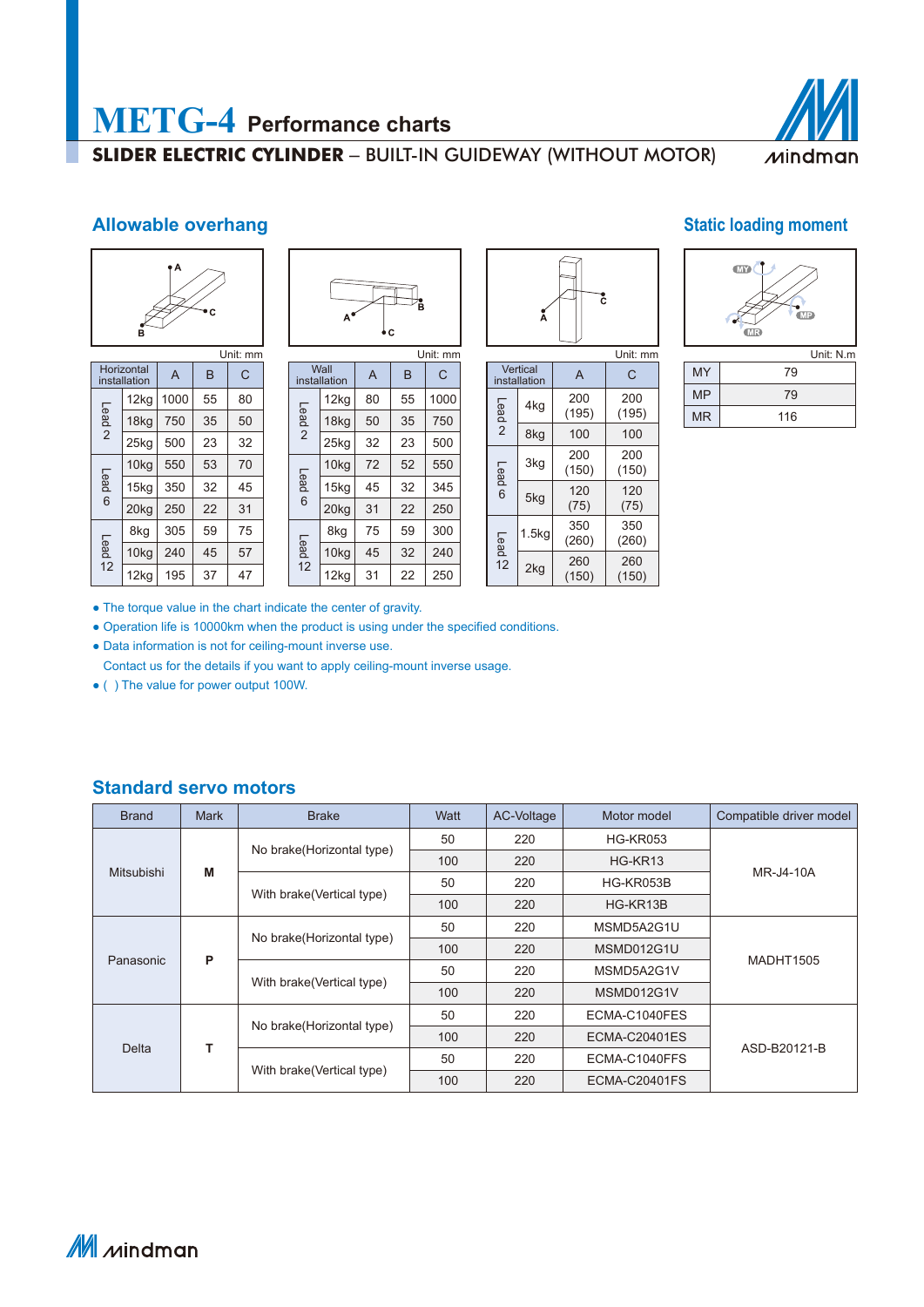





|         |     |      |                |      |      |     |      |     |      |      |      |      |      |      |      | Unit: mm |
|---------|-----|------|----------------|------|------|-----|------|-----|------|------|------|------|------|------|------|----------|
| Strokel | 50  | 100  | 150            | 200  | 250  | 300 | 350  | 400 | 450  | 500  | 550  | 600  | 650  | 700  | 750  | 800      |
| -       | 264 | 314  | 364            | 414  | 464  | 514 | 564  | 614 | 664  | 714  | 764  | 814  | 864  | 914  | 964  | 1014     |
| A       | 25  | 75   | 25             | 75   | 25   | 75  | 25   | 75  | 25   | 75   | 25   | 75   | 25   | 75   | 25   | 75       |
| M       |     |      | $\overline{2}$ | 2    | 3    | 3   | 4    | 4   | 5    | 5    | 6    | 6    |      |      | 8    | 8        |
| N       | 6   | 6    | 8              | 8    | 10   | 10  | 12   | 12  | 14   | 14   | 16   | 16   | 18   | 18   | 20   | 20       |
| P       | 25  | 75   | 125            | 175  | 225  | 275 | 325  | 375 | 425  | 475  | 525  | 575  | 625  | 675  | 725  | 775      |
| KG      | .36 | 1.61 | 1.86           | 2.11 | 2.35 | 2.6 | 2.85 | 3.1 | 3.34 | 3.59 | 3.84 | 4.09 | 4.34 | 4.59 | 4.84 | 5.09     |



|         |     |      |      |     |      |     |      |      |      |      |      |      |      |      |      | Unit: mm |
|---------|-----|------|------|-----|------|-----|------|------|------|------|------|------|------|------|------|----------|
| Strokel | 50  | 100  | 150  | 200 | 250  | 300 | 350  | 400  | 450  | 500  | 550  | 600  | 650  | 700  | 750  | 800      |
| -       | 246 | 296  | 346  | 396 | 446  | 496 | 546  | 596  | 646  | 696  | 746  | 796  | 846  | 896  | 946  | 996      |
| A       | 25  | 75   | 25   | 75  | 25   | 75  | 25   | 75   | 25   | 75   | 25   | 75   | 25   | 75   | 25   | 75       |
| M       | 0   | 0    |      |     | 2    | ◠   | ર    | 3    | 4    | 4    | 5    | 5    | 6    | 6    |      |          |
| N       | 4   | 4    | 6    | 6   | 8    | 8   | 10   | 10   | 12   | 12   | 15   | 14   | 16   | 16   | 18   | 18       |
| P       | 25  | 75   | 125  | 175 | 225  | 275 | 325  | 375  | 425  | 475  | 525  | 575  | 625  | 675  | 725  | 775      |
| ΚG      | .66 | 1.91 | 2.16 | 2.4 | 2.65 | 2.9 | 3.14 | 3.39 | 3.64 | 3.89 | 4.14 | 4.39 | 4.64 | 4.89 | 5.14 | 5.39     |

\* When motor with brake assembled on lower side, or the total length over than spec limit, it may not use standard pinhole. Please contact us if you need more information and requirement.



**BM**